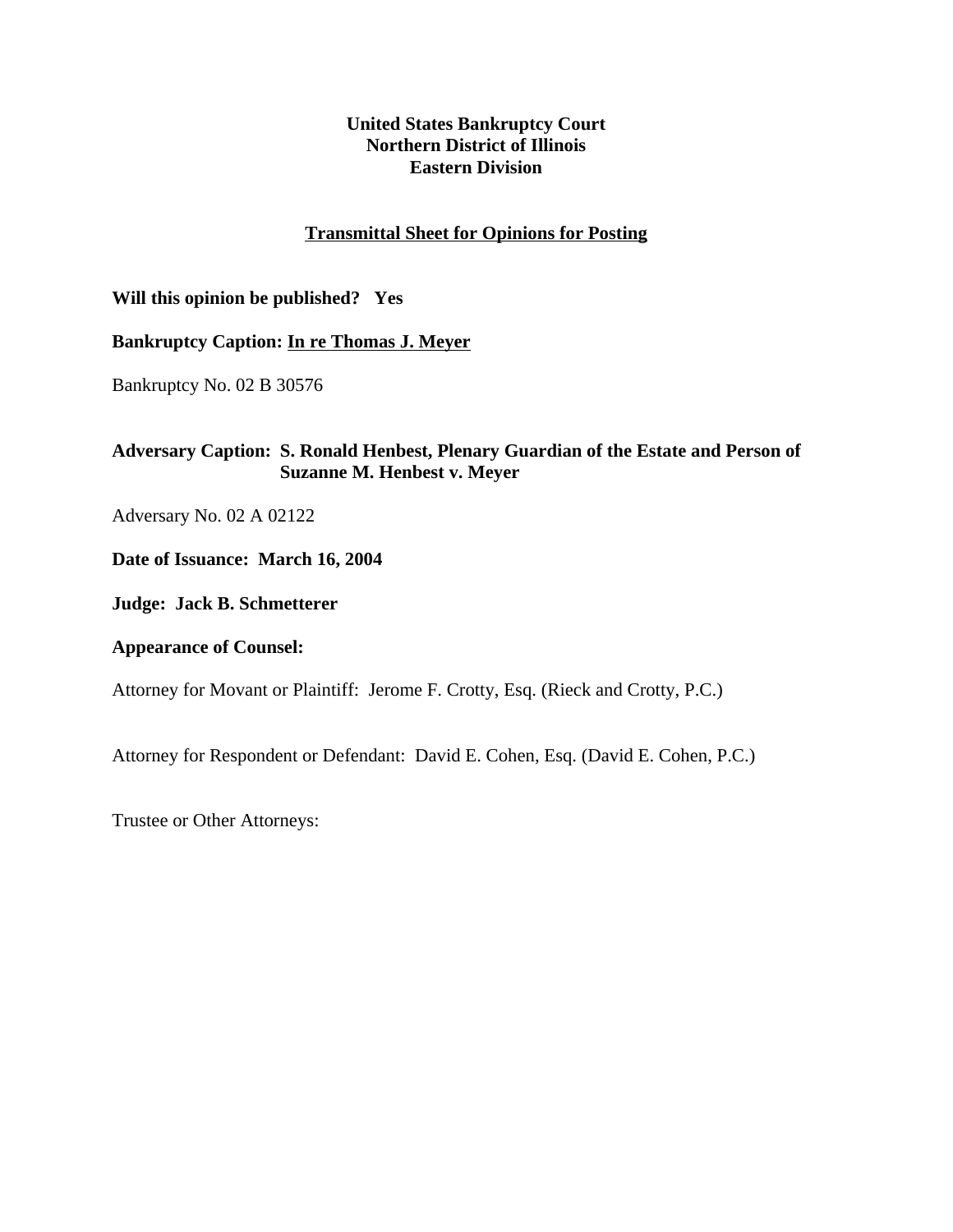# **UNITED STATES BANKRUPTCY COURT NORTHERN DISTRICT OF ILLINOIS EASTERN DIVISION**

| <b>IN RE</b><br><b>THOMAS J. MEYER</b><br>Debtor. |  |
|---------------------------------------------------|--|
|                                                   |  |
| Plenary Guardian of the Estate and Person of      |  |
| Suzanne M. Henbest,                               |  |
| Plaintiff,                                        |  |
| V.                                                |  |
| THOMAS J. MEYER,                                  |  |
| Defendant.                                        |  |

Bankruptcy No. 02 B 30576

Adversary No. 02 A 02122

## **FINDINGS OF FACT AND CONCLUSIONS OF LAW**

This Adversary proceeding relates to the Chapter 7 petition of Thomas J. Meyer ("Debtor" or "Meyer"). S. Ronald Henbest, Plenary Guardian of the Estate of Suzanne Henbest ("Plaintiff"), seeks a denial of discharge under 11 U.S.C. § 727(a)(2)(A) asserting that certain transfers made by the Debtor to his spouse were fraudulent. The instant Adversary proceeding was tried, evidence taken, the parties rested, and the Court now makes and enters the following Findings of Fact and Conclusions of Law. Because the facts do not establish an improper intent to delay, hinder or defraud creditors, judgment will be entered in favor of the Debtor granting a discharge.

## **FINDINGS OF FACT**

### **Findings of Fact are based on evidence presented at trial.**

1. Thomas J. Meyer filed a petition for relief under Chapter 7 of the Bankruptcy Code on August 12, 2002.

2. In August of 1998, approximately four years before Meyer's filing, S. Ronald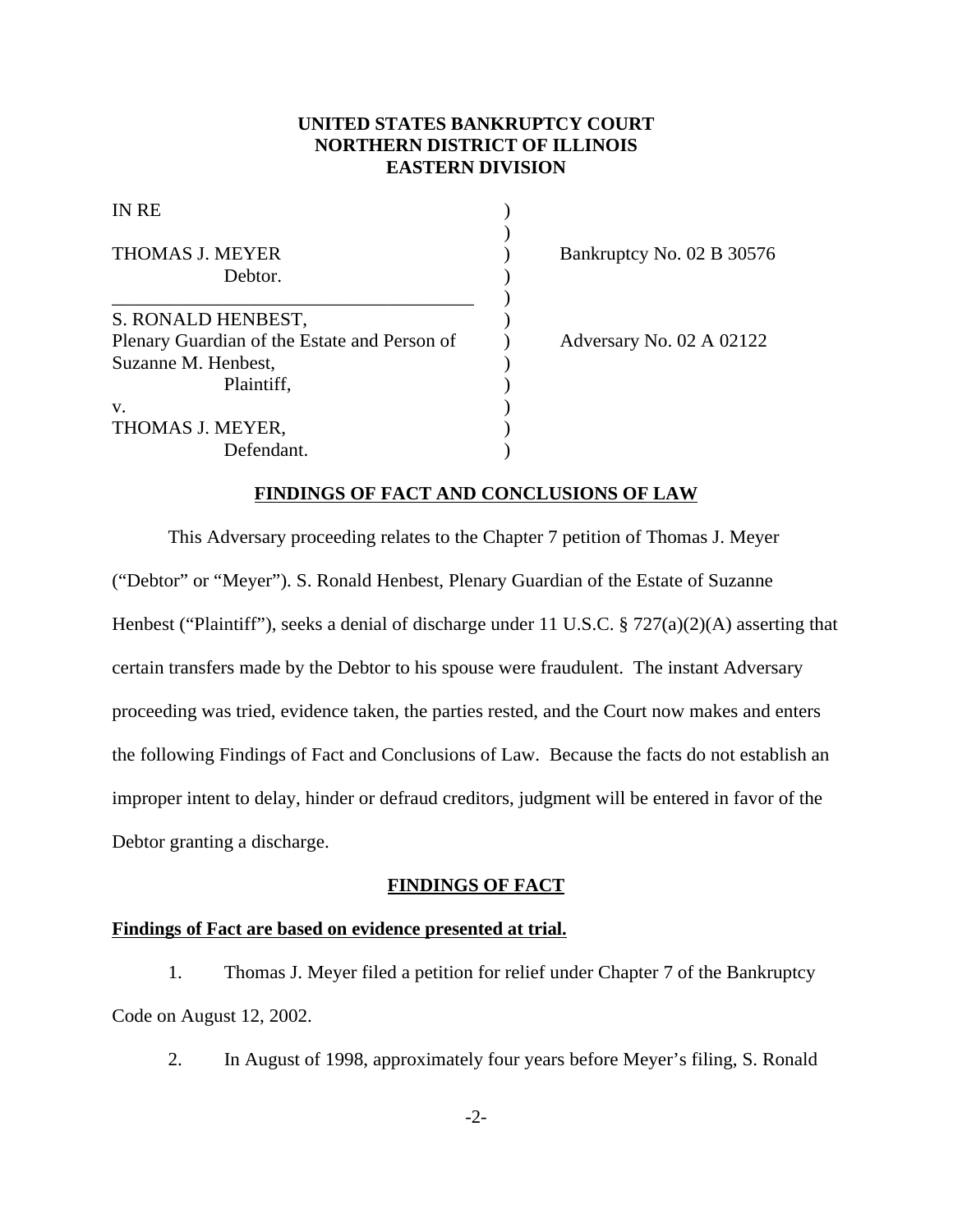Henbest, Plenary Guardian of the Estate of Suzanne Henbest, filed a complaint in the Circuit Court of Cook County, Illinois against Meyer and several other defendants alleging negligence for injuries to Suzanne Henbest arising out of an airplane crash ("state court litigation").

3. In April 2000, during pendency of the state court litigation, Meyer consulted an estate planning attorney, Mr. Babarik, and instructed him to prepare specified estate planning documents for himself and his wife, Tracy Meyer. Babarik executed revocable trusts, pourover wills and healthcare power of attorney in 2000. (Pl.'s Exh.  $12-15^1$ ).

4. The Statement of Financial Affairs accompanying Meyer's Chapter 7 bankruptcy petition disclosed two conveyances to his wife on May 1, 2002: transfers of his one-half interest in real property in Delevan, Wisconsin ("Wisconsin property") and also his one half interest in a Smith Barney Account. (Pl.'s Exh. 18).

5. These conveyances were made without consideration and within one year of the date of the filing of the petition.

6. Roger Stelk, a real estate attorney, did the legal work required for transfer of the Wisconsin property.

7. Prior to these transfers, Mr. and Ms. Meyer held ownership of the Wisconsin property as joint tenants. (Pl.'s Exh. 18, Schedule B.) The market value of the Wisconsin property was approximately \$86,000, but at the time of the conveyance, the Meyers had less than a \$5,000 equity in that property.

<sup>&</sup>lt;sup>1</sup>"Pl.'s Exh" refers to the Plaintiff's Exhibits admitted into evidence at trial. "Def.'s Exh." refers to the Debtor-Defendant's Exhibits admitted at trial.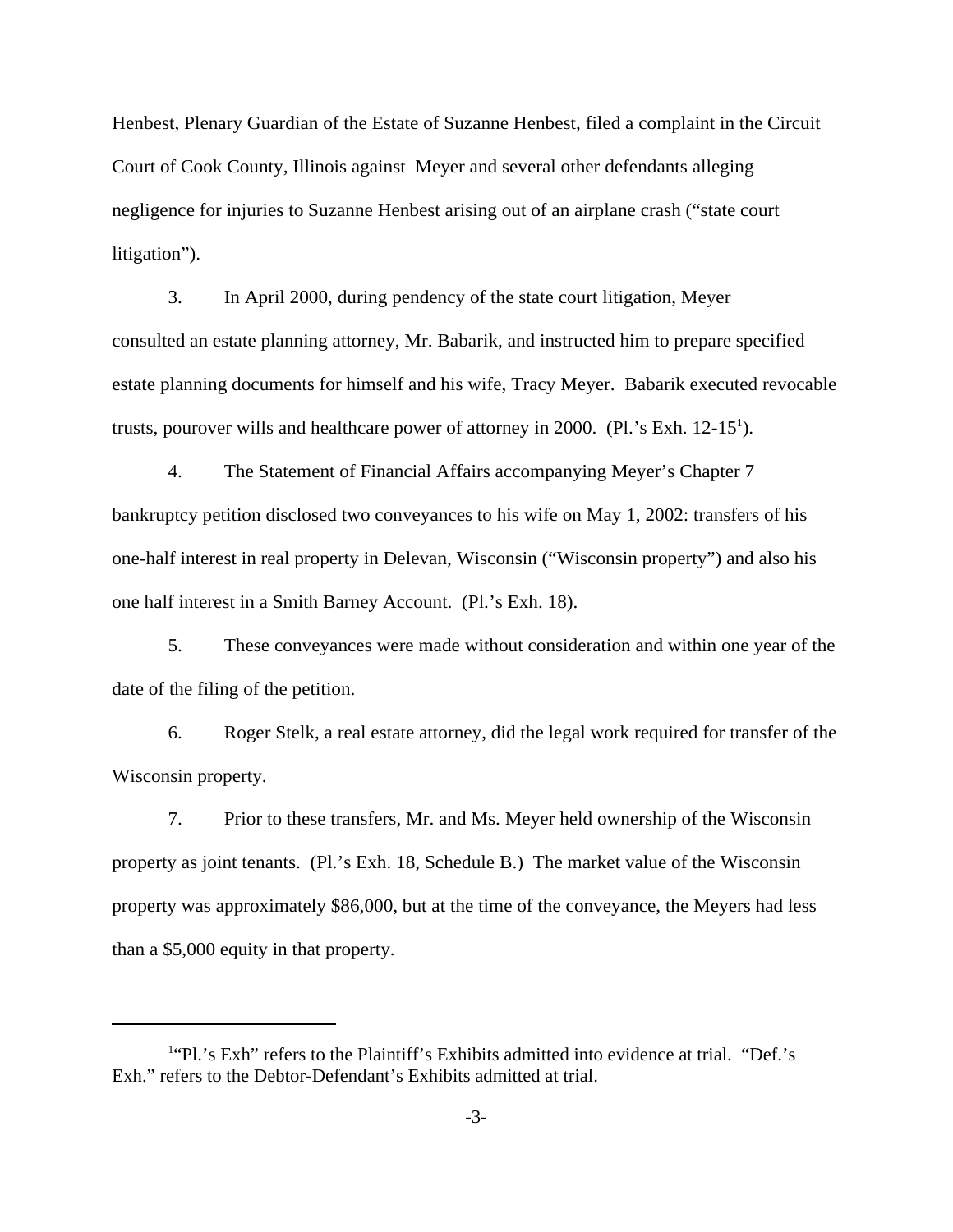8. The value of the Smith Barney Account was \$22,000 when transferred. Prior to this conveyance, Meyer and his wife held joint title to the Smith Barney Account. (Pl.'s Exh. 18, Schedule B).

9. After both transfers, Ms. Meyer held exclusive title to the Wisconsin property and the Smith Barney Account.

10. Meyer scheduled the Plaintiff as a creditor holding an unsecured nonpriority claim of \$6.4 million. (Pl.'s Exh.18, Schedule F).

11. On June 6, 2002, one month after the conveyances and two months prior to filing of the bankruptcy petition, a \$6.8 million judgment was entered against Meyer in the state court litigation. (Pl.'s Exh. 1).

12. Meyer received a Chapter 7 discharge in December of 2002. By agreement of the parties the discharge order was vacated without prejudice to permit adjudication of the present Adversary. See Agreed Order Vacating Discharge Order of December 12, 2002.

13. Further statements of fact contained in the Conclusions of Law will stand as additional Findings of Fact.

#### **CONCLUSIONS OF LAW**

### **JURISDICTION**

Jurisdiction lies under 28 U.S.C. § 1334(b). This is a core proceeding under 28 U.S.C. § 157(b)(2)(I) and has been referred by the District Court pursuant to District Court Internal Operating Procedure 15(a). Venue is proper in this District under 28 U.S.C. § 1409(a).

-4-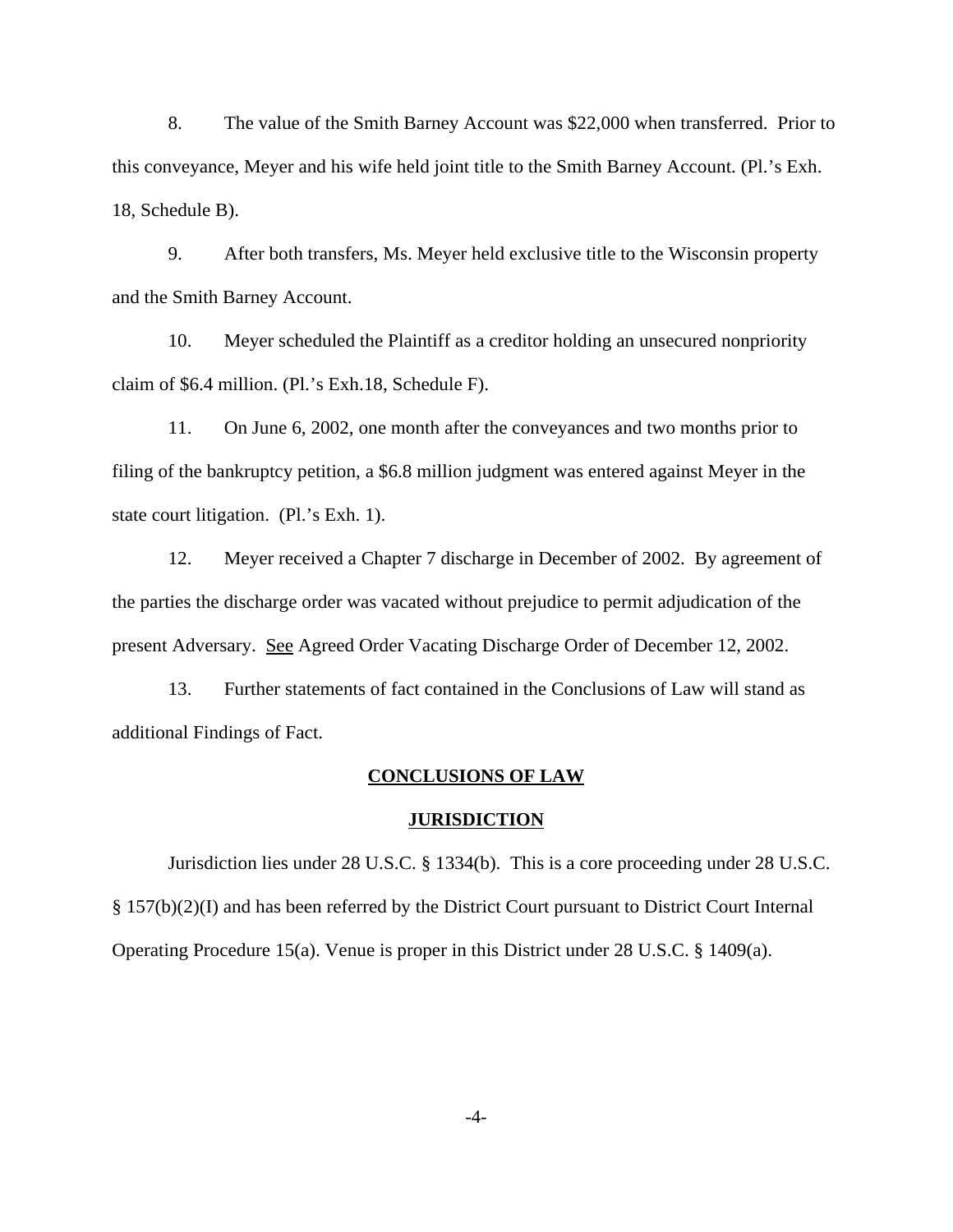## **DISCUSSION**

## **Fraudulent Transfers under Section 727(a)(2)(A)**

Plaintiff contends that the May 1, 2002 conveyances of the Debtor's interest in the

Smith Barney Account and Wisconsin property were fraudulent transfers justifying a denial of

discharge under 11 U.S.C. § 727(a)(2)(A). That section provides in pertinent part:

(a) The court shall grant the debtor a discharge unless—

(2) the debtor, with intent to hinder, delay, or defraud a creditor or an officer of the estate charged with custody of property under this title, has transferred, removed, destroyed, mutilated, or concealed, or has permitted to be transferred, removed, destroyed, mutilated, or concealed–

(A) property of the debtor, within one year before the date of the filing of the petition.

The denial of discharge is a harsh result. Bernard v. Sheaffer (In re Bernard), 96 F.3d

1279, 1283 (9th Cir. 1996). Consistent with the 'fresh start' purposes underlying the

Bankruptcy Code, Courts construe Section 727 liberally in favor of debtors and strictly against

parties objecting to discharge. Id. at 1281.

To establish a fraudulent transfer, a creditor must prove by a preponderance of

evidence:

(1) that the act complained of was done at a time subsequent to one year before the date of the filing of the petition; (2) with actual intent to hinder, delay, or defraud a creditor or an officer of the estate charged with custody of property under the Bankruptcy Code; (3) that the act was that of the debtor or his duly authorized agent; (4) that the act consisted of transferring, removing, destroying or concealing any of the debtor's property or permitting any of these acts to be done.

Village of San Jose v. McWilliams (In re McWilliams), 284 F.3d 785 (7th Cir. 2002). Meyer

admits that he transferred the Wisconsin property and Smith Barney Account within one year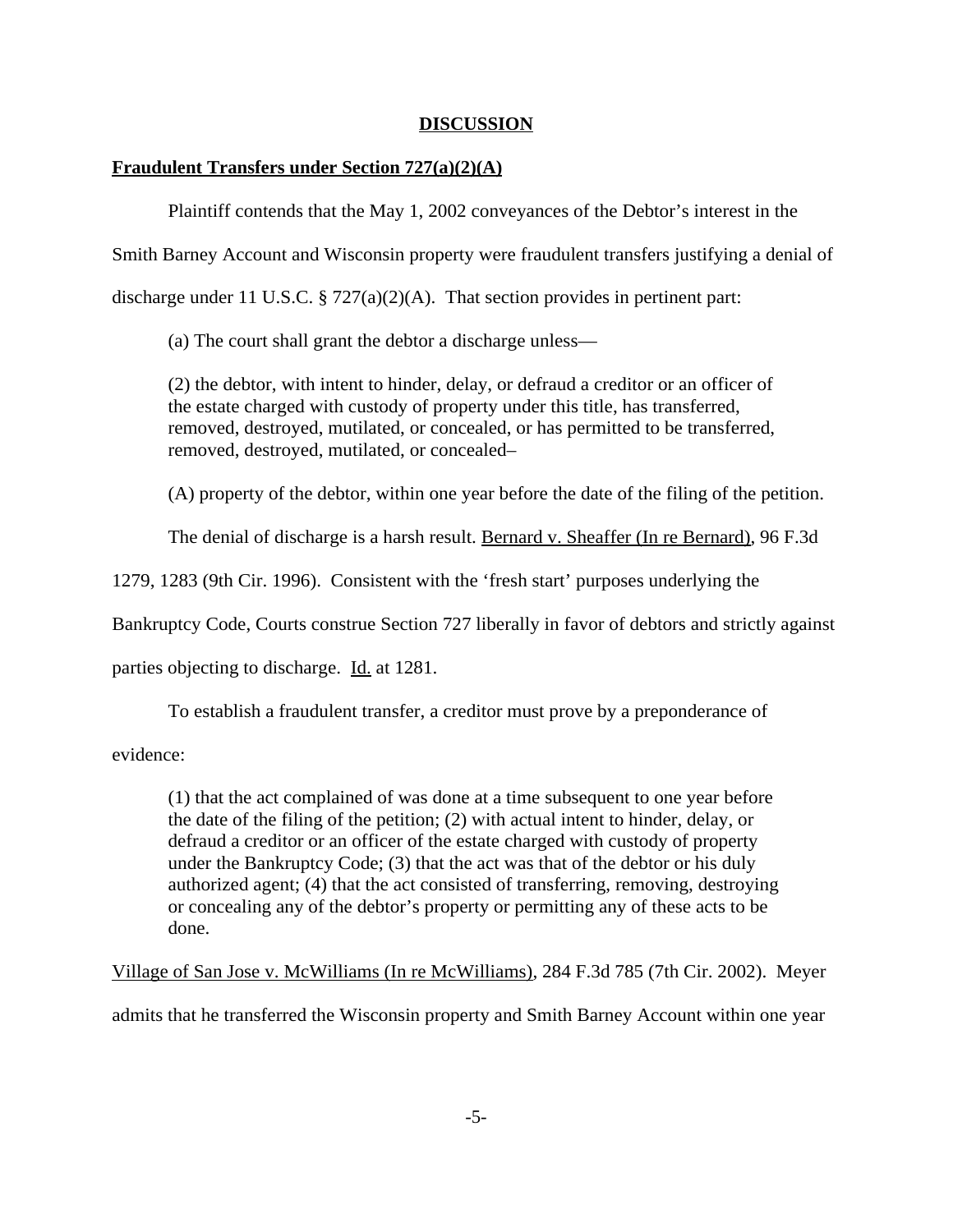of the filing of the petition. The sole factor in dispute is whether he transferred the property with the required wrongful intent.

Actual intent to hinder, delay, or defraud may be proven by circumstantial evidence or by inferences drawn from a debtor's course of conduct. In re Krehl, 86 F.3d 737, 744 (7th Cir. 1996). Certain circumstantial factors, or "badges of fraud" may warrant an inference of fraudulent intent. These include:

(1) the lack or inadequacy of consideration; (2) the family, friendship or close associate relationship between the parties; (3) the retention of possession, benefit or use of the property in question; (4) the financial condition of the party sought to be charged both before and after the transaction in question; (5) the existence or cumulative effect of the pattern or series of transactions or course of conduct after the incurring of debt, onset of financial difficulties, or pendency or threat of suits by creditors; and (6) the general chronology of the events and transactions under inquiry.

McWilliams, 284 F.3d at 791.

Plaintiff contends that the May 1, 2002 transfers were fraudulent based on the following: the transfers were made for no consideration; the transfers were made to a family member, the Debtor's spouse; Debtor continues to enjoy the use and benefit of such assets, since the assets still belong to his wife; after the transfers, Debtor was essentially left with no nonexempt assets; and that Debtor had insufficient assets to participate in the state court litigation or to satisfy the judgment. Pl.'s Mem. of Law at 3-5.

Plaintiff contends further that the establishment of these facts means that fraud is presumed and the Debtor's intent is immaterial. Compl. ¶ 10-16; Pl.'s Proposed Conclusions of Law ¶ 6-11. This argument is derived from the doctrine of fraud in law. Fraud in law is a

-6-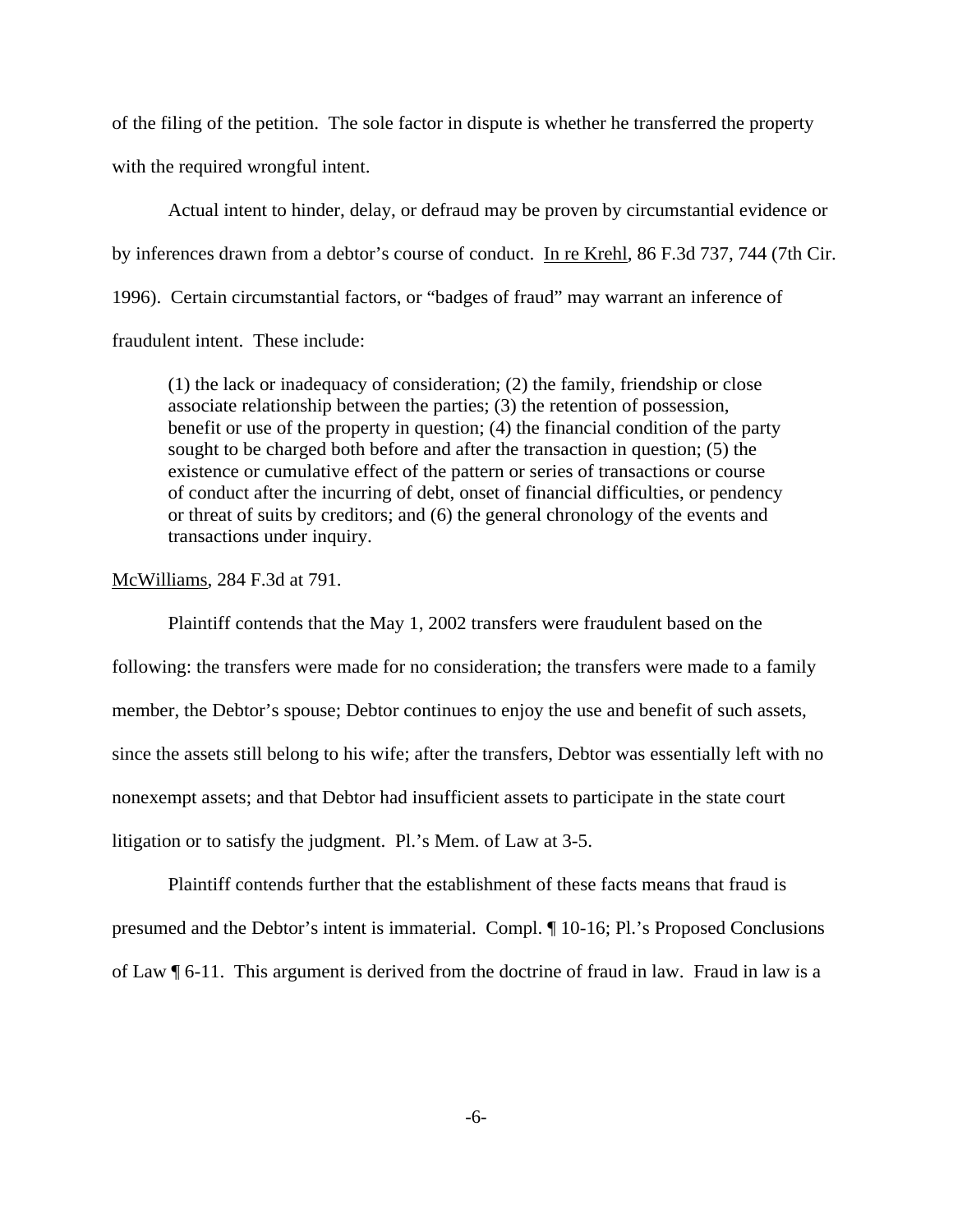constructive theory of fraud under the Illinois Uniform Fraudulent Transfer Act. See 740 ILCS 160/1 et. seq. $^{2}$ 

He legal requirements of fraud in law and Section 727 (a)(2)(A) of the Bankruptcy Code share similar purposes – the negation of fraudulent transfers — and each attempts to divine a debtor's intent to hinder, delay or defraud creditors by analyzing circumstantial or extrinsic evidence of fraud. 740 ILCS 160/5.

To void a transfer for fraud in law, a creditor must prove (1) a voluntary transfer for inadequate consideration, (2) an existing indebtedness against the donor, and (3) retention by the donor of insufficient property to satisfy the indebtedness. Kingman v. Levinson, 114 F.3d 620, 626 (7th Cir. 1997). These factors are similar to those considered under Section  $727(a)(2)(A)$ . However, the two doctrines differ in at least one critical aspect; intent is immaterial under fraud in law after proof of the circumstantial factors above. Anderson v.

(1) with actual intent to hinder, delay, or defraud any creditor of the debtor; or

740 ILCS 160/5

<sup>2</sup> The Illinois Uniform Fraudulent Transfer Act states:

<sup>(</sup>a) A transfer made or obligation incurred by a debtor is fraudulent as to a creditor, whether the creditor's claim arose before or after the transfer was made or the obligation was incurred, if the debtor made the transfer or incurred the obligation:

<sup>(2)</sup> without receiving a reasonably equivalent value in exchange for the transfer or obligation, and the debtor:

<sup>(</sup>A) was engaged or was about to engage in a business or a transaction for which the remaining assets of the debtor were unreasonably small in relation to the business or transaction; or

<sup>(</sup>B) intended to incur, or believed or reasonably should have believed that he would incur, debts beyond his ability to pay as they became due.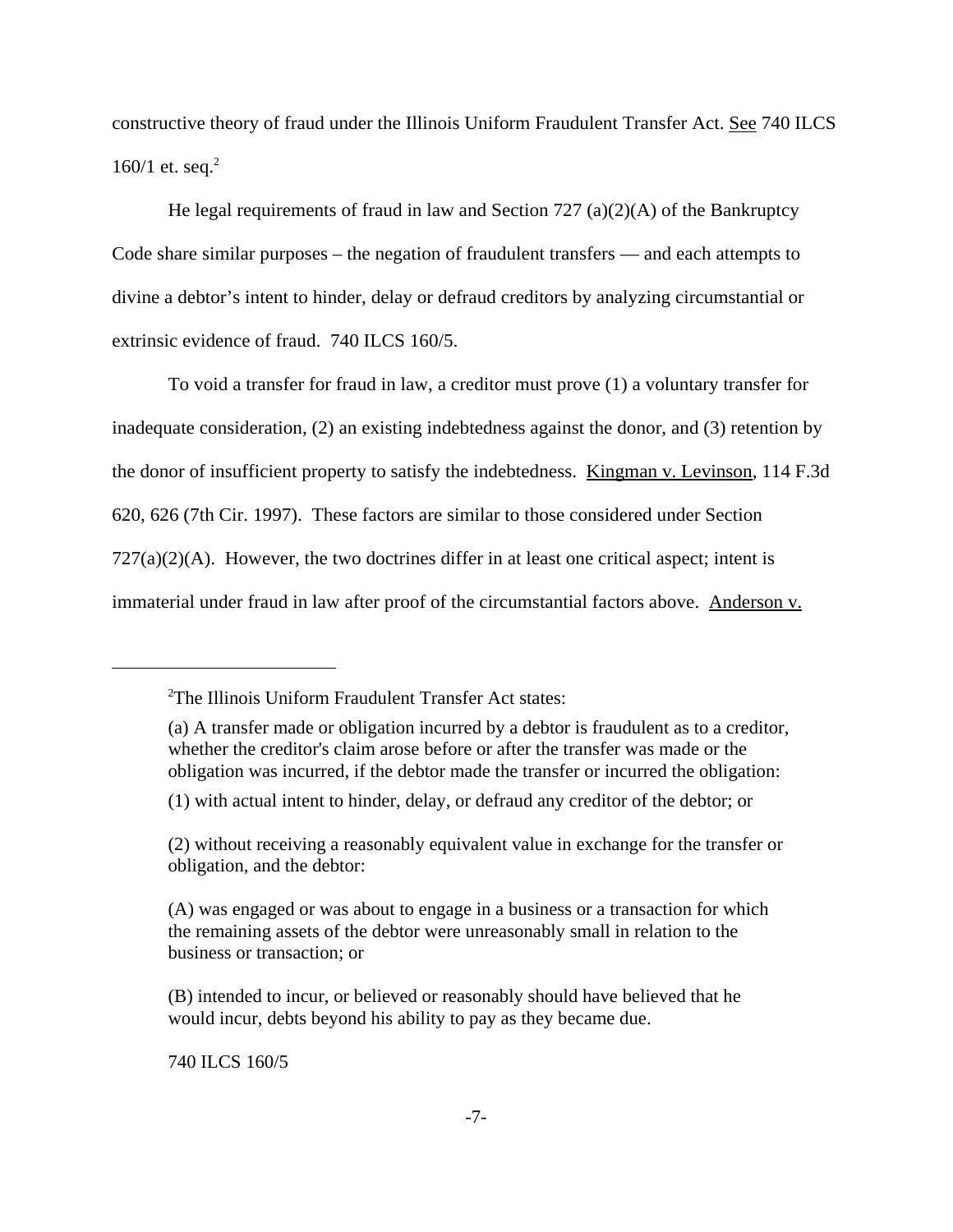Ferris, 128 Ill. App. 3d 149, 153, 470 N.E.2d 518 (2nd Dist. 1984). However, wrongful intent is a necessary element under Section  $727(a)(2)(A)$ , and that requirement cannot be ignored since that would contravene the express statutory language. Section  $727(a)(2)(A)$  states "the court shall grant the debtor a discharge unless the debtor, with intent to hinder delay or defraud a creditor ... has transferred property." To the extent Plaintiff's fraud in law argument implies that the element of intent need not be proven here, that argument contradicts Section  $727(a)(2)(A)$  and must be rejected.

Fraudulent intent under Section 727(a)(2)(A) may be established by circumstantial evidence, and determination of intent is always a fact intensive inquiry. See Cohen v. Bucci (In re Bucci), 97 B.R. 954, 956 (Bankr. N.D. Ill. 1989) (citing Lovell v. Mixon, 719 F.2d 1373 (8th Cir. 1983)).

Plaintiff has proven the following: that the May 1, 2002 transfers were gratuitous and without consideration; the transferee was a close family member; the Debtor's insolvency; and the specter of a looming civil judgment during the period of the transfers. These facts standing alone raise a presumption that Debtor intended to delay, hinder or defraud creditors, but this presumption may be rebutted by a debtor's evidence demonstrating a lack of fraudulent intent. McWilliams, 284 F.3d at 791 (holding that if a creditor can show that [one or more badges of fraud] are shown this "creates a presumption of intent to defraud establishing plaintiff's prima facie case and shift[s] the burden [to the debtor-defendant] of demonstrating that he lacked fraudulent intent.")

-8-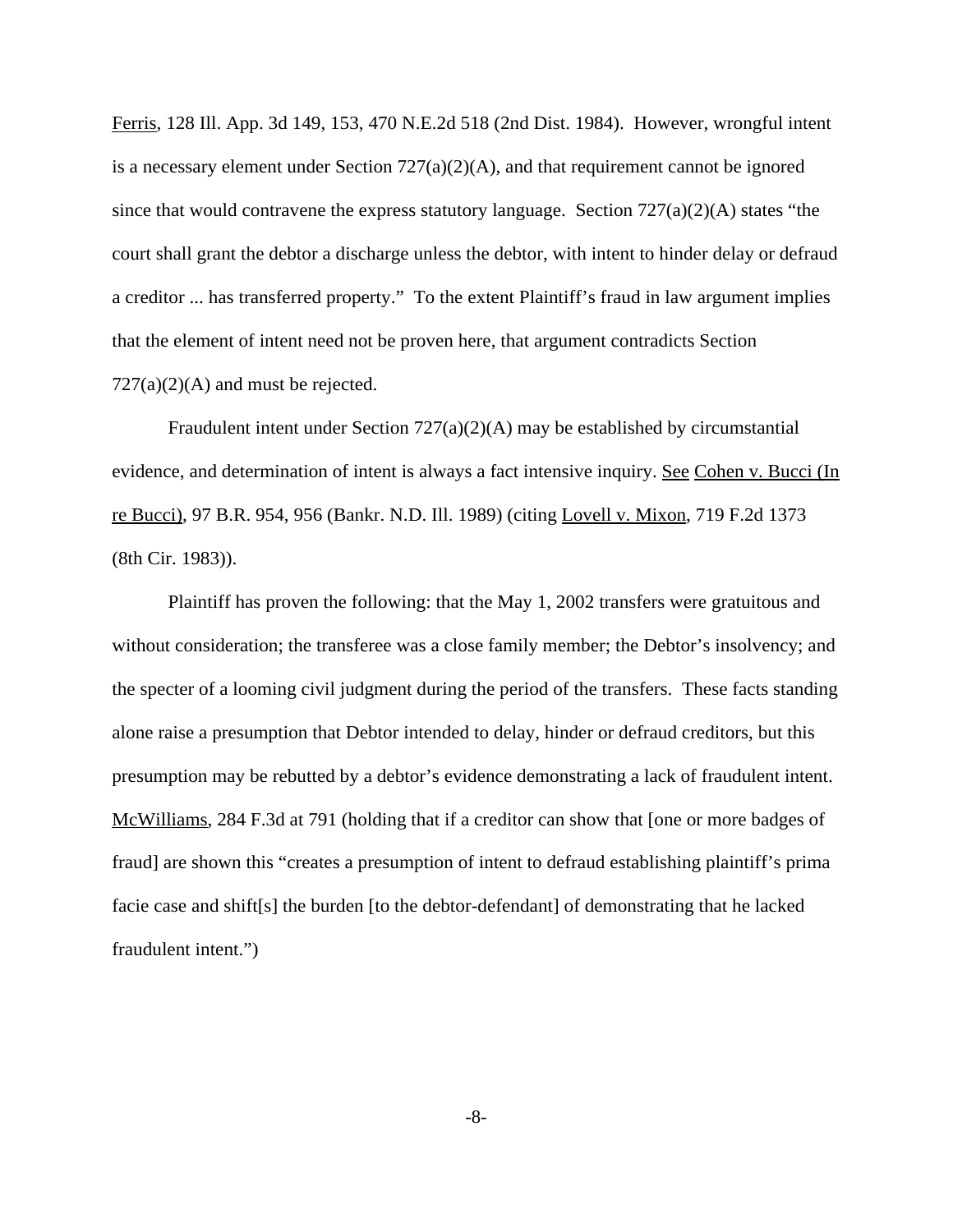#### **The Presumption of Fraud Has Been Rebutted**

Meyer explained that changing family and economic conditions lead to the May 1, 2002 transfers. Meyer testified that at the time of the transfers in issue his wife was pregnant with their second child and he wanted to plan for the loss of her income and the loss of her contributions to her pension plan. Tr. at 87.

These circumstances prompted Meyer to follow the advice of his estate planner so as to equalize his and his wife's assets and take advantage of certain federal tax benefits and provide future security for their children. Tr. at 88-90.

Plaintiff disputes Meyer's explanation, citing the testimony and opinion of its expert witness, Mr. Conover. Conover opined that, based on his review of the Meyers' assets before and after the transfers, the transfers did not have any tax or estate planning benefits. Pl.'s Mem. of Law at 5-6; Pl.'s Exh. 17. However, Conover's opinion is not persuasive evidence of intent to defraud. He admitted on cross examination that he lacked knowledge of information pertinent to the Debtor's intent. Tr. at 42. Moreover, Conover did not know Ms. Meyer's income or employment on the date of the conveyances. Tr. at 45. Nor was he aware of her intentions to stop working and the effect this would have on the Meyers' finances. Meyer testified that the loss of his wife's income was an integral factor in his decision to make the transfers, Tr. at 87, and his testimony was credible.

Plaintiff further contends that the close proximity of the transfers to the entry of judgment in the state court litigation undermine Debtor's explanation. Plaintiff emphasizes that Meyer met with his estate planning attorney in 2000 and waited more than two years to

-9-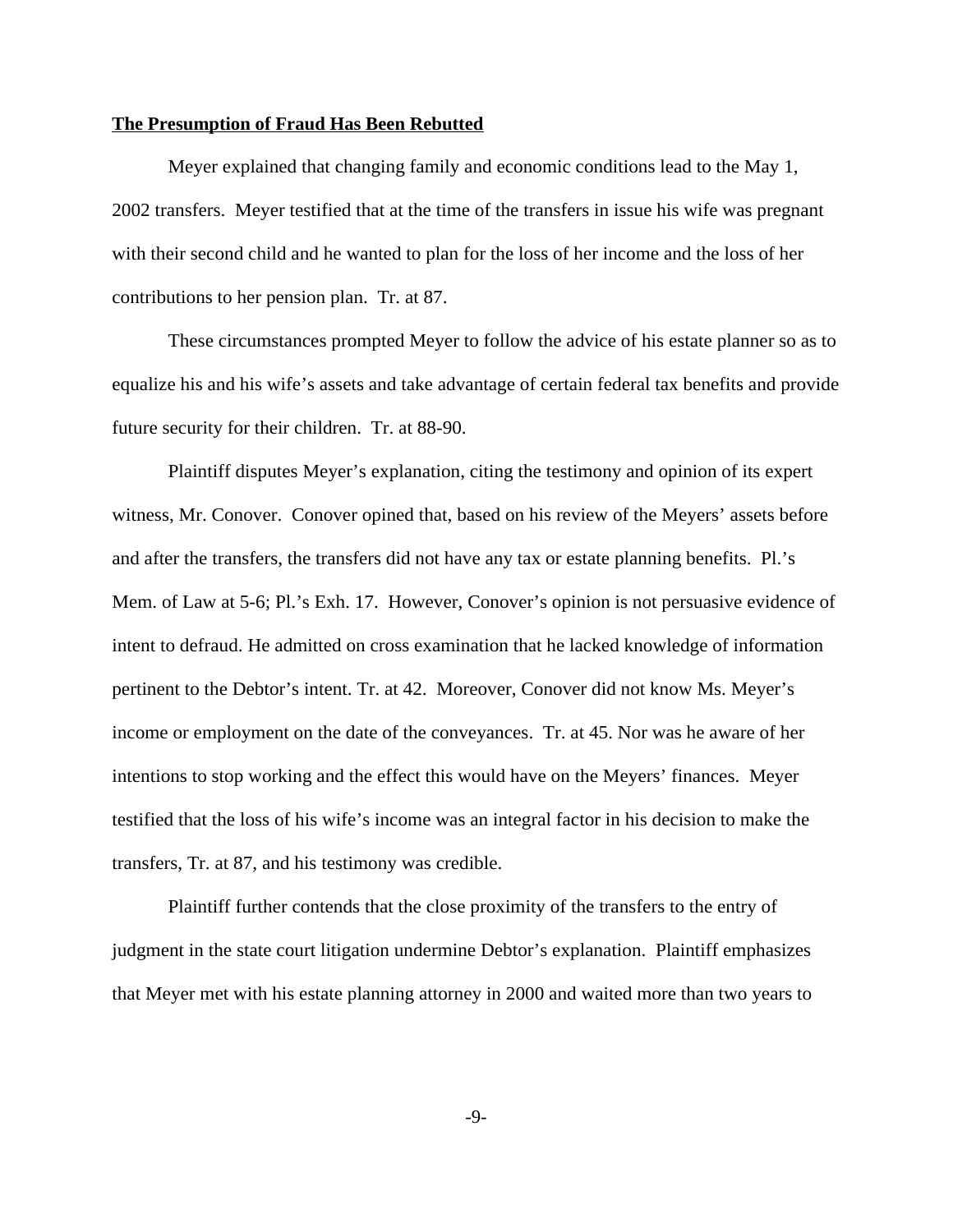transfer his assets to his wife, doing so one month prior to entry of the \$6.8 million judgment against him. Pl.'s Mem of Law 6-8.

Meyer testified that he completed a series of estate planning transactions over a period of years culminating with the transfers of May 1, 2002. Babarik corroborated this testimony. He testified that he gave Meyer general estate planning advice believing that Meyer would make decisions on individual assets in the future.

The record shows that the Debtor established estate planning instruments and modified every significant asset owned by him and his wife. In 2000 Meyer established pourover wills, revocable trusts, and healthcare power of attorneys for him and his wife. Def.'s Exh. 6-9. Meyer further testified that he modified his and his wife's life insurance policies in 2000. Meyer refinanced their primary residence in 2002. Lastly, the record contains the stipulation of Mr. Stelk, the attorney who executed the transfers of the Wisconsin property and the Smith Barney Account. Stelk's notes of his meeting with the Debtor indicate that the purpose of the transfers was to equalize the Meyers' assets. Def.'s Exh.11; Pl.'s Exh. 15.

In sum, the record reflects that the Debtor received general estate planning advice from an attorney and initiated a series of transactions based on this advice. Meyer's conduct was at all times consistent with his intent to equalize his assets and provide financial security for his family.

Moreover, the Debtor did not engage in the type of conduct often found to be indicative of an intent to defraud. The record does not contain evidence of sharp dealings or misrepresentations to creditors. See First Texas Sav. Ass'n v. Reed (In re Reed), 700 F.2d 986 (5th Cir. 1983). His estate planning was not accompanied by conduct calculated to mislead

-10-